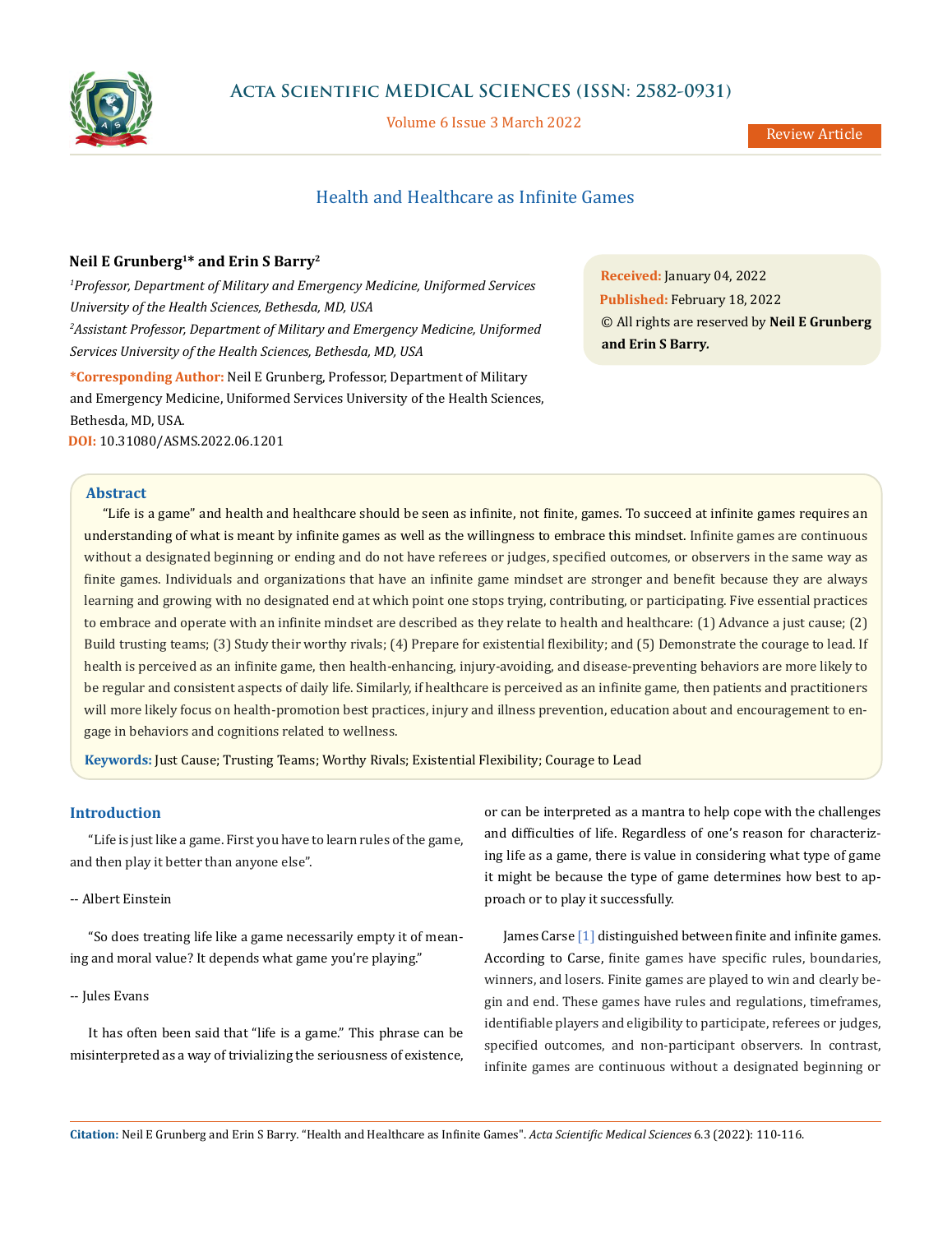ending. Infinite games do not have referees or judges, specified outcomes, or observers in the same way as finite games. Recently, Simon Sinek [2] applied Carse's distinction to businesses and asserted that an infinite game and mindset perspective results in stronger organizations and benefits because those who have this perspective are always learning and growing. Business activities are continuous and there is no designated end at which point one stops trying, contributing, or participating.

We submit that health and healthcare also should be approached as infinite games to optimize wellness. When health and healthcare are perceived and dealt with as infinite games – i.e., to continuously address, value, and embrace best health practices; to focus on health promotion and injury and illness prevention; to consider all aspects of health - wellness is more likely to be optimized.

If health is perceived and dealt with as a finite game, then behaviors relevant to positive physical and mental health (e.g., personal hygiene, proper nutrition, exercise, stretching, sleep hygiene, dental care, moderate drinking, stress management, positive attitudes, social interactions) may only be followed for limited periods of time while an acute health challenge, injury, or illness is apparent and being addressed. In contrast, if health is perceived as an infinite game, then health-enhancing, injury-avoiding, and diseasepreventing behaviors (including vaccinations, eating healthy, exercising, etc.) are more likely to be regular and consistent practices. When individuals adopt an infinite mindset regarding health, they are more likely to focus on their own health in a more involved, ongoing, and unending manner.

Similarly, if healthcare is perceived and dealt with as a finite game by healthcare professionals and patients, then the focus is likely to be on treatment of a particular injury or illness to attenuate or to resolve that particular health problem as an end point; providing health-promoting and disease-preventing activities or advice may be disregarded. In contrast, if healthcare is perceived as an infinite game, then practitioners will more likely focus on healthpromotion best practices, injury and illness prevention, education about and encouragement to engage in behaviors and cognitions related to physical and psychological wellness for themselves as role models and for their patients. When healthcare practitioners adopt an infinite mindset, they are more likely to focus on their patients' health in a more involved, ongoing, and unending manner. As a result, patients are more likely to expect receiving guidance from healthcare professionals on how to best enhance health following each interaction, whether to treat a health problem or as a wellness visit.

#### **Essential practices of leaders for an infinite mindset**

Sinek [2] identified five essential practices of leaders who embrace and operate with an infinite mindset: (1) Advance a just cause; (2) Build trusting teams; (3) Study worthy rivals; (4) Prepare for existential flexibility; and (5) Demonstrate the courage to lead. Each of these practices can be applied to optimize health and healthcare.

Advancing a Just Cause gives an individual, team, and organization meaning. It focuses on our raison d'etre, vision, or aspirations, and it inspires and motivates us to engage in our infinite game. A Just Cause must be: for something (affirmative, optimistic, and mission-focused); inclusive (open for all to contribute in a psychologically safe context with mutual respect); service oriented (for the benefit of others, focusing on patients/customers and team members); resilient (able to adapt to various situations and endure change); and idealistic (big, bold, and visionary) [2]. Achieving and maintaining health in ourselves and others is a Just Cause and is, therefore, relevant to patients and to the work of healthcare providers. Advancing a Just Cause also serves to support, encourage, and energize teams and organizations when dealing with endless, infinite healthcare issues and challenges.

Focusing on health as advancing a just cause is likely to encourage behaviors and practices that optimize health and prevent the likelihood of injury or illness. This perspective is likely to help prioritize taking time to exercise, to prepare and eat healthy meals, to sleep, to appreciate each day, and to engage in personal and social activities that enhance well-being. Viewing healthcare as a just cause is likely to encourage patients and healthcare professionals to see and engage meaningfully with each other. This approach also is likely to help individuals reflect upon their contributions and, perhaps, avoid burnout.

Building Trusting Teams is essential to health and healthcare. Healthcare teams include providers from different fields (physicians, nurses, dentists, psychologists, physical therapists, occupational therapists, social workers, and so on), patients, and patients' significant others. Building trust requires awareness of what trust is and how to optimize it. Burchard, Grunberg, and Barry [3] of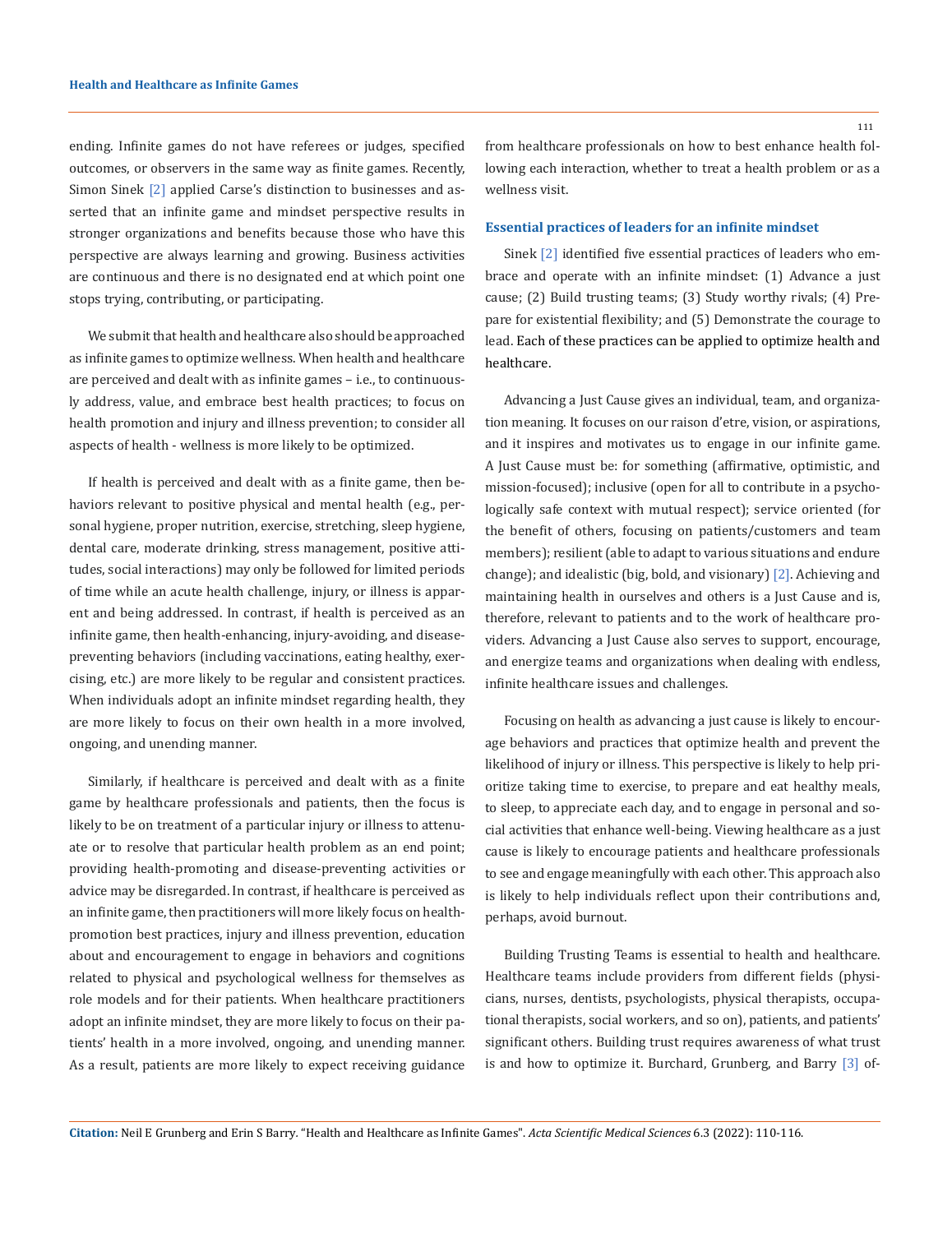fer a model of trust consisting of: authenticity, safety, consistency, dependability, ownership, and competence. This model guides all members of the team (to include providers and patients) to determine where trust exists and where trust can be improved to build trusting teams that maximize performance.

Healthcare requires teams that perform and communicate competently, are cohesive, and have high morale  $[4]$ . Healthcare teams are often transient as health status of patients changes. If healthcare teams hold an infinite mindset, then hand-offs within shifts, transferring patients to other professionals' care, and follow-up with patients after a visit or procedure for a particular injury, illness, or regular health check-up would be viewed as continuous care as the long, endless view is embraced. An infinite mindset among members of healthcare teams emphasizes:

- Focusing on mission and team. When the goal is understood by all, responsibility is shared to achieve the mission and to work together as a cohesive team [5].
- Including team members with relevant and diverse perspectives, knowledge, skills. Healthcare teams are complex, as Fiscella and McDaniel  $[6]$  explain. Diverse teams achieve goals with multiple perspectives, knowledge, and skills.
- Being adaptive in a supportive environment. Healthcare teams work in physically and emotionally challenging environments [7]. Team members need to be aware of the context in which they are working  $[5,8]$ . For effective team work, emotionally safe environments, or psychological safety, are necessary  $[5,9,10]$ .
- Understanding roles and responsibilities of each team member. It is important to know each team member's roles and responsibilities to build an effective team  $[5,8]$ . Knowledge, skills, and attributes each individual brings to the team should be understood to determine who is able to accomplish which tasks. Most importantly, every member of the team must be valued and display mutual respect towards each other and as part of the team  $[8]$ .
- Clear and effective communication across all levels and among team members. Communication includes sending and receiving information, verbally or non-verbally. Effective team members need to use clear, continuous communication for teams to be successful  $[8]$ , with closed-loop communication being especially useful within healthcare teams [6].

Embracing shared leadership. As Weiss, Tilin, and Morgan noted, "Leadership in the interprofessional healthcare team means that both the designated leader and members must be willing to share the responsibilities of team leadership and be cognizant of group dynamics in order to work with widely diverse skills, values, and interests  $[11]$ ". Shared leadership is "an emergent team property that results from the distribution of leadership influence across multiple team members" [12] and focuses on "emergent, informal, and dynamic 'leadership' brought about by the members of the collective itself [13]". Team success is dependent on collective perspectives, knowledge, and skills of all team members [14-17].

When trusting teams are built among health care professionals, patients, and patients' significant others, these teams can share mission and provide support to encourage and reinforce each member's commitment to an infinite mindset regarding health and healthcare.

Studying worthy rivals includes behaviors, cognitions, and motivations that "rival" (or challenge) health as well as infectious diseases and congenital health-related conditions. These behaviors include exercise, eating, sleep, and drug use. Individuals who exercise regularly are less depressed, angry, and stressed; more trusting; and perceive their health to be better compared to people who do not exercise regularly [18,19]. Exercise includes aerobics, weight training, Tai Chi, yoga, and group activities that reduce stress and anxiety, improve mood, increase self-esteem, and reduce social isolation [20-23].

Proper nutrition is linked to positive well-being [24,25] and less depressive symptoms. Comfort foods can enhance well-being acutely [26]. Food deprivation generally decreases well-being [27]. Hunger also can increase aggressive and impulsive behaviors.

Quality of sleep affects performance and well-being [28]. Most healthy adults need seven to nine hours of sleep each night [29]. Lack of sleep and poor sleep hygiene negatively affects well-being and can compromise optimistic outlook and social functioning [30].

Licit (e.g., alcohol, nicotine, caffeine) and illicit (e.g., illegal use of Rx, non-Rx, and performance enhancing) drug use can affect well-being. Some licit drugs are used to enhance well-being and to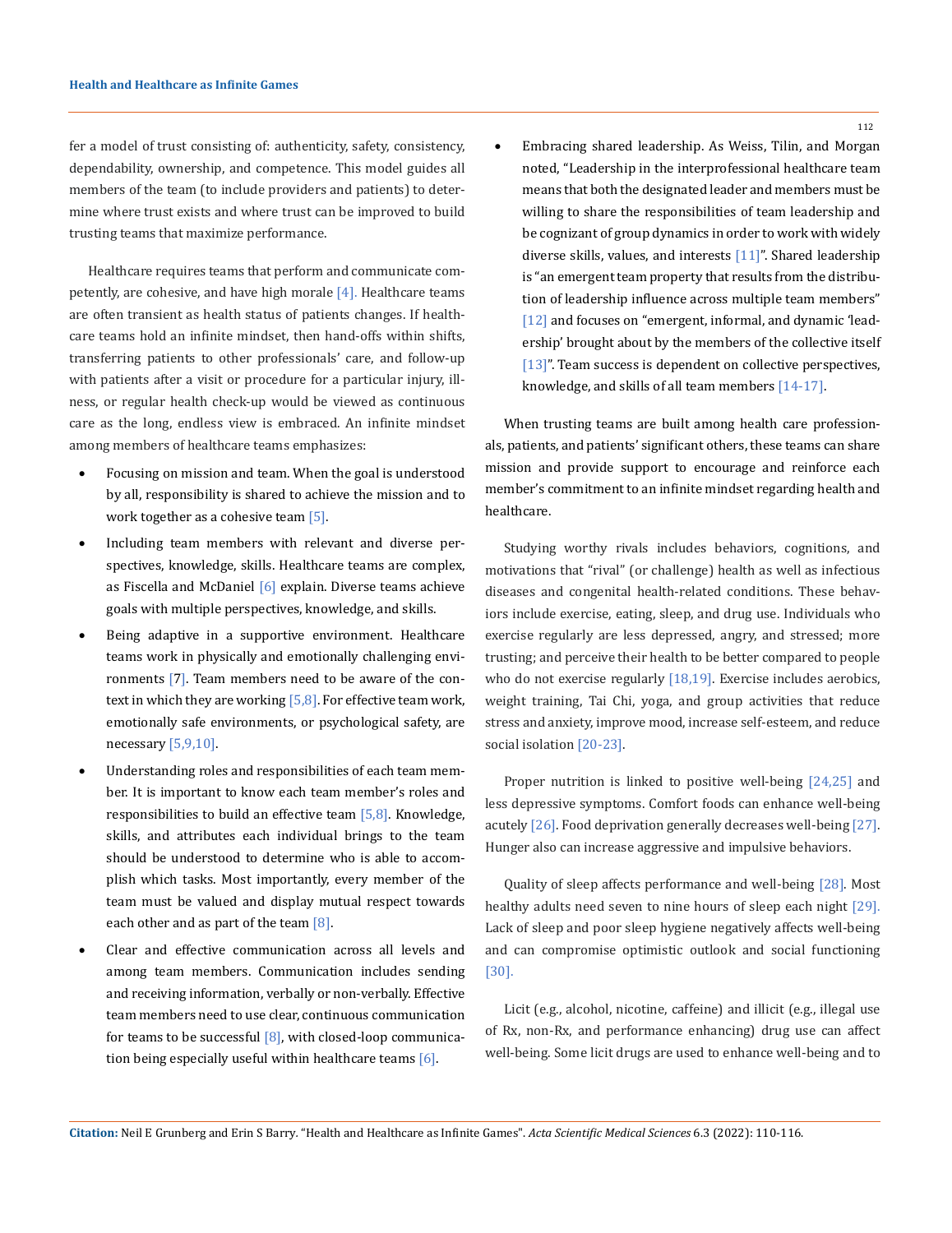attenuate stress [31]. However, there are health risks of continuous drug use [31,32]. Some illicit drugs are used to enhance well-being acutely, but long-term effects usually lead to physical, psychological, social, and legal problems [32].

Cognitions include awareness, optimism, resilience, beliefs, and biases. Awareness entails a perception of one's environment. Manipulation of awareness (e.g., mindfulness) can decrease stress and increase performance [33-35]. Beliefs and biases affect perceptions and actions regarding immunizations, benefits and risks of particular procedures and medications, and decisions whether or not to follow medically-recommended prevention and treatment regimens.

Optimism is the extent to which favorable expectancies are held about the future and is related to well-being  $[36,37]$ . Generating mental imagery of positive future events, instead of focusing on negative thoughts or "thinking traps" (catastrophizing, focus on negative), results in better well-being [38].

Psychological resilience is "the process of adapting well in the face of adversity, trauma, tragedy, threats, or significant sources of stress [39]". Resilience factors contribute to a decrease in negative reactions to stressors  $[40]$ . Thriving - to grow and develop subsequent to stress such that the individual becomes stronger – maximizes well-being.

Racism and sexism are negatively correlated with psychological, social, and/or physical well-being  $[41]$ . Being the subject of or expressing other biases/prejudices also diminishes well-being.

Motivations explain why people behave as they do. Emotions, or experiences of affect, are expressions of motivation. Positive emotions enhance and reflect well-being, whereas negative emotions are inversely related to well-being.

Arousal (or stress) is related to performance and psychological state following the Yerkes-Dodson inverted U-shaped function [42]. As one's arousal or stress level increases, so does performance and hedonic (or emotional) state. When stress is high and exceeds one's coping ability, performance and hedonic state decrease. The point at which the effects of stress go from positive to negative differs among individuals, depending on genetics, prenatal environment, childhood stress, personality, resilience, and other factors. Medical professionals experience job stress and burnout that negatively affect well-being. Individuals who lack social support from supervisors and co-workers display worse well-being and more unfavorable work outcomes [43].

Healthcare providers and patients must work to reduce and combat "rivals" to health such as unhealthy behaviors (e.g., cigarette smoking, lack of exercise, inadequate sleep, poor nutrition, excessive alcohol consumption), lack of compliance with medically-recommended regimens, risky behaviors with high probably of injury or illness, and stress. Healthcare providers who apply and encourage an infinite game mindset highlight these issues to patients, colleagues, and healthcare team members. Healthcare providers and patients who understand the "worthy rivals" that threaten health will remember that these threats are close by and that behaviors, cognitions, and motivations consistent with health as an infinite game are effective adversaries for these "rivals" to health.

Preparing for existential flexibility can be central to psychological health of patients and of healthcare professionals. Facing serious health challenges with current knowledge of best practices, understanding of potential and likely outcomes, and preparation for worst case scenarios (including permanent physical or psychological incapacitation or death) can help patients, patients' significant others, and practitioners make informed decisions together. Although it is certainly difficult to face the end of life and seriously debilitating illnesses and injuries, there is substantial value to prepare for these possibilities by addressing psychological, social, financial, and spiritual needs. Oncologists who prepare cancer patients and their significant others with truthful diagnoses that include likely time courses of disease progression often are greatly appreciated because patients and their significant others can decide whether to engage in desired behaviors before it is too late and can prepare as best they can for the end. Physical and occupational therapists who work with patients recovering from serious injuries (including limb loss and traumatic brain injuries) must help patients learn how to cope with physical, psychological, and social limitations that may be long-lasting about substance abuse counselors must work hard to establish rapport, trust, and effective communication with patients who face the challenge of abstaining from and living without addictive drugs.

As difficult as it is for patients sometimes to hear the truth about their health, prognosis, and conditions, it also is hard on healthcare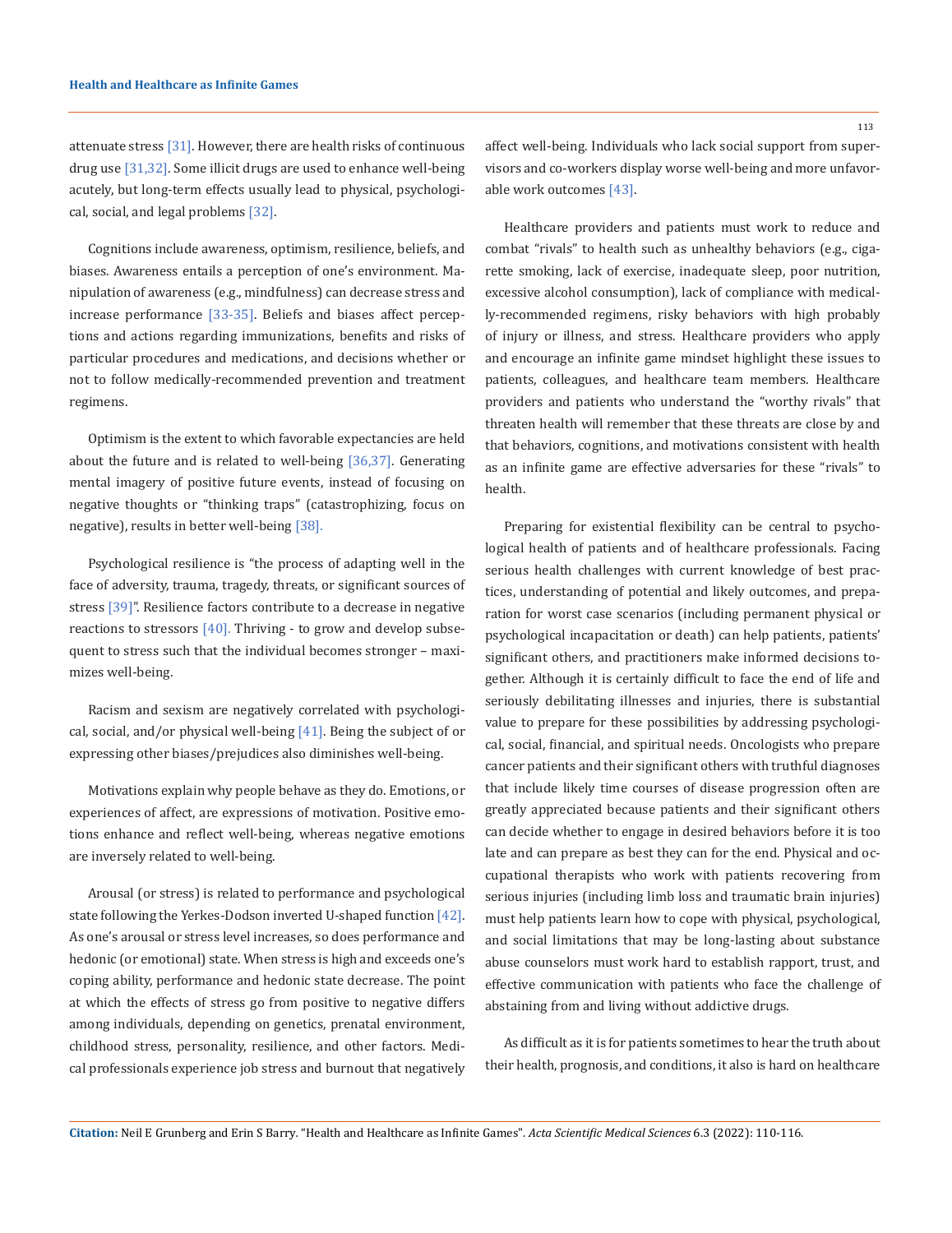providers who must deliver that news. Preparing for and addressing these difficult health issues is a key element to adopt an infinite mindset in healthcare. Existential questions are real and must be faced in healthcare. An infinite mindset by patients and by practitioners can be valuable to help make difficult decisions and to appreciate each healthy day.

Demonstrating the courage to lead is an important element of adopting an infinite mindset to health and healthcare. According to Sinek, "Courageous leaders are strong because they know they don't have all the answers and they don't have total control. They do, however, have each other and a "just cause" to guide them… When leaders exercise the "courage to lead," the people who work inside their organizations will start to reflect that same courage [2]".

Healthcare providers are leaders within their professions and specialties and are leaders for the patients for whom they care. As leaders within their professions and specialties, healthcare providers help set goals, support, inspire and encourage their colleagues in the important work of healthcare. As leaders for their patients, healthcare providers similarly help set goals, support, inspire and encourage patients and also apply knowledge and skills for the well-being of patients. Adopting an infinite mindset is likely to help healthcare providers to have the courage to lead as health is viewed as a never-ending process that is the essence of life.

Individuals who are willing to take responsibility for their own health become their own healthcare leaders as well. Embracing the responsibility to make meaningful decisions for ourselves and, where appropriate, for others (including patients, children, significant others, parents, friends) is an important aspect of the infinite mindset and approach to health and healthcare. When we view health as an infinite game, then behaviors, cognitions, and motivations that contribute to health are never-ending and every day of health is precious.

## **Conclusion**

If life is perceived as an infinite game, then health and healthcare can be seen as continuous without a designated beginning or ending, without referees or judges, specified outcomes, or observers in the same way as finite games. Individuals with an infinite game mindset benefit themselves, their teams, and their organization as 114

they are constantly learning and growing with no designated end point. The five essential practices of leaders who embrace and operate with an infinite mindset described how this mindset relates to health and healthcare. By following these practices (advance a just cause; build trusting teams; study worthy rivals; prepare for existential flexibility; and demonstrate the courage to lead), health and healthcare can become more effective through health-enhancing, injury-avoiding, and disease-preventing behaviors that should become part of our daily life. Additionally, when healthcare is perceived as an infinite game, practitioners can focus on health-promotion, injury and illness prevention, education about and encouragement to engage in behaviors and cognitions related to wellness for themselves as role models and for their patients.

## **Acknowledgments**

N/A.

### **Disclosure**

The author reports no conflicts of interest in this work. The opinions and assertions contained herein are the sole ones of the authors and are not to be construed as reflecting the views of the Uniformed Services University, The Henry M Jackson Foundation for the Advancement of Military Medicine, or the Department of Defense.

### **Competing Interest Statement**

The authors do not have any conflicts of interest.

#### **Funding**

None declared.

#### **Consent Statement/Ethical Approval**

Not required.

## **Bibliography**

- 1. Carse JP. "Infinite and finite games. A Vision of Life as Play and Possibility". New York: A division of Macmillan (1986).
- 2. Sinek S. "The infinite game". *Penguin* (2019).
- 3. Burchard MA., *et al*[. "Toward Understanding and Building](https://www.researchgate.net/publication/347647925_Toward_Understanding_and_Building_Trust_for_Practicing_and_Emerging_Healthcare_Professionals_The_ASC-DOC_Trust_Model) [Trust for Practicing and Emerging Healthcare Professionals:](https://www.researchgate.net/publication/347647925_Toward_Understanding_and_Building_Trust_for_Practicing_and_Emerging_Healthcare_Professionals_The_ASC-DOC_Trust_Model) [The ASC-DOC Trust Model".](https://www.researchgate.net/publication/347647925_Toward_Understanding_and_Building_Trust_for_Practicing_and_Emerging_Healthcare_Professionals_The_ASC-DOC_Trust_Model) *MedEdPublish* (2020): 9.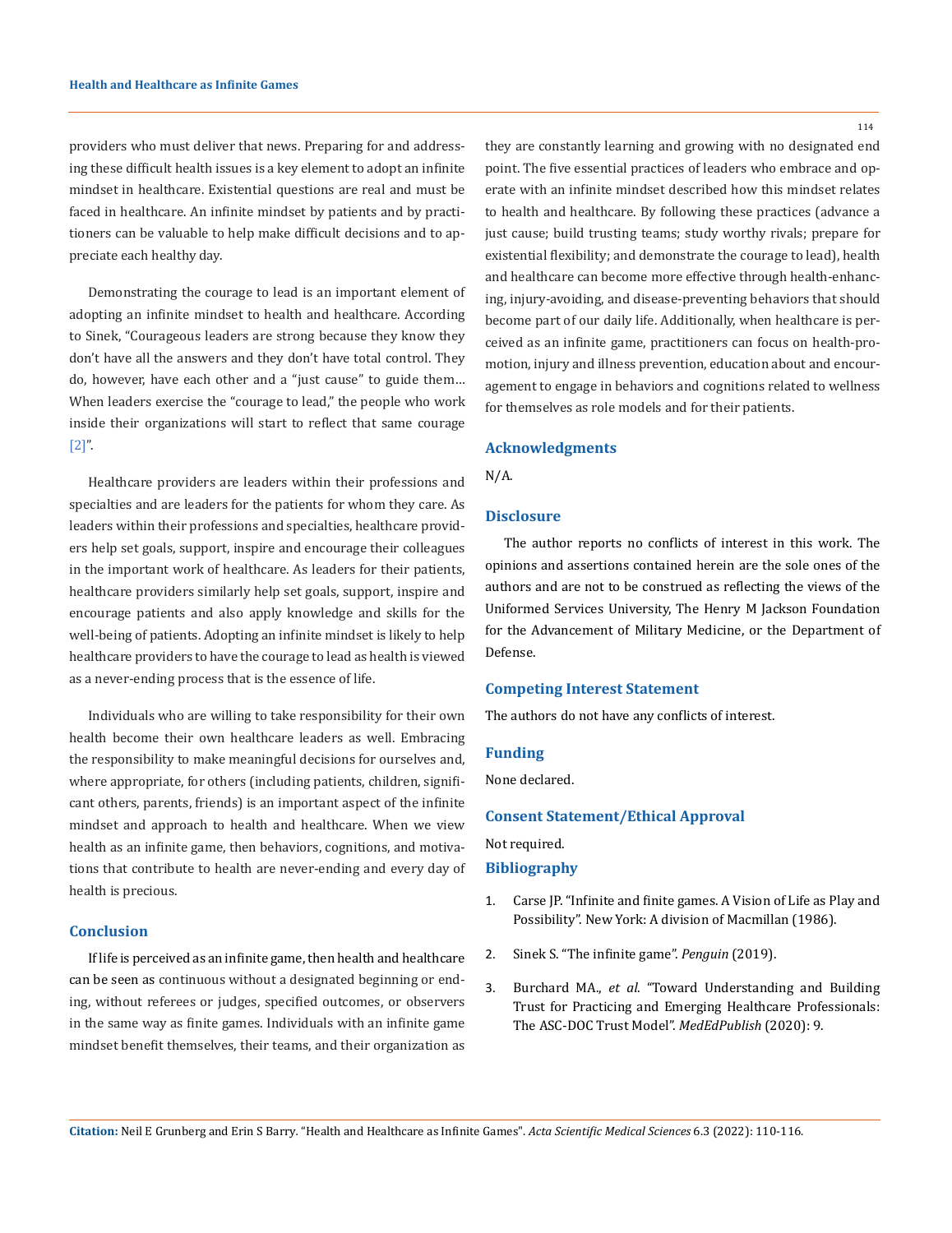- 4. Barry ES and NE Grunberg. Healthcare teams, in Cultivating Leadership in Medicine, J.F. Quinn and B.A. White, Editors. Kendall Hunt Publishing Company: Dubuque, IA (2019): 117- 130.
- 5. Barry ES., *et al*[. "Leadership and followership in military in](https://academic.oup.com/milmed/article/186/Supplement_3/7/6409796)[terprofessional healthcare teams".](https://academic.oup.com/milmed/article/186/Supplement_3/7/6409796) *Military Medicine* 186.S3 [\(2021\): 7-15.](https://academic.oup.com/milmed/article/186/Supplement_3/7/6409796)
- 6. [Fiscella K and SH McDaniel. "The complexity, diversity, and](https://pubmed.ncbi.nlm.nih.gov/29792460/)  [science of primary care teams".](https://pubmed.ncbi.nlm.nih.gov/29792460/) *American Psychologist* 73.4 [\(2018\): 451.](https://pubmed.ncbi.nlm.nih.gov/29792460/)
- 7. Ervin JN., *et al*[. "Teamwork in the intensive care unit".](https://www.ncbi.nlm.nih.gov/pmc/articles/PMC6662208/) *Ameri[can Psychologist](https://www.ncbi.nlm.nih.gov/pmc/articles/PMC6662208/)* 73.4 (2018): 468.
- 8. Varpio L., *et al*[. "Interprofessional Healthcare Teams in the](https://pubmed.ncbi.nlm.nih.gov/29741728/)  [Military: A Scoping Literature Review".](https://pubmed.ncbi.nlm.nih.gov/29741728/) *Military Medicine* [183.11/12 \(2018\): e448-454.](https://pubmed.ncbi.nlm.nih.gov/29741728/)
- 9. [O'Donovan R and E McAuliffe. "Exploring psychological safety](https://bmchealthservres.biomedcentral.com/articles/10.1186/s12913-020-05646-z)  [in healthcare teams to inform the development of interven](https://bmchealthservres.biomedcentral.com/articles/10.1186/s12913-020-05646-z)[tions: combining observational, survey and interview data".](https://bmchealthservres.biomedcentral.com/articles/10.1186/s12913-020-05646-z)  *[BMC Health Services Research](https://bmchealthservres.biomedcentral.com/articles/10.1186/s12913-020-05646-z)* 20.1 (2020): 1-16.
- 10. Edmondson AC., *et al*[. "Understanding psychological safety in](https://www.researchgate.net/publication/296623520_Understanding_Psychological_Safety_in_Health_Care_and_Education_Organizations_A_Comparative_Perspective)  [health care and education organizations: A comparative per](https://www.researchgate.net/publication/296623520_Understanding_Psychological_Safety_in_Health_Care_and_Education_Organizations_A_Comparative_Perspective)spective". *[Research in Human Development](https://www.researchgate.net/publication/296623520_Understanding_Psychological_Safety_in_Health_Care_and_Education_Organizations_A_Comparative_Perspective)* 13.1 (2016): 65-83.
- 11. Weiss DF., *et al*. "The interprofessional health care team: Leadership and development". 2014: Jones and Bartlett Publishers.
- 12. Carson JB., *et al*. "Shared leadership in teams: An investigation of antecedent conditions and performance". *Academy of Management Journal* 50.5 (2007): 1217-1234.
- 13. Contractor NS., *et al*[. "The topology of collective leadership".](https://www.sciencedirect.com/science/article/pii/S1048984312000999)  *[The Leadership Quarterly](https://www.sciencedirect.com/science/article/pii/S1048984312000999)* 23.6 (2012): 994-1011.
- 14. Day DV., *et al*. "Leadership capacity in teams". *The Leadership Quarterly* 15.6 (2004): 857-880.
- 15. Friedrich TL., *et al*[. "Collective leadership behaviors: Evaluat](https://www.sciencedirect.com/science/article/pii/S104898431600014X)[ing the leader, team network, and problem situation charac](https://www.sciencedirect.com/science/article/pii/S104898431600014X)[teristics that influence their use".](https://www.sciencedirect.com/science/article/pii/S104898431600014X) *The Leadership Quarterly* [27.2 \(2012\): 312-333.](https://www.sciencedirect.com/science/article/pii/S104898431600014X)
- 16. [Serban A and AJ Roberts. "Exploring antecedents and out](https://www.sciencedirect.com/science/article/pii/S1048984316000102)[comes of shared leadership in a creative context: A mixed](https://www.sciencedirect.com/science/article/pii/S1048984316000102)methods approach". *[The Leadership Quarterly](https://www.sciencedirect.com/science/article/pii/S1048984316000102)* 27.2 (2016): [181-199.](https://www.sciencedirect.com/science/article/pii/S1048984316000102)
- 17. Zhu J., *et al*[. "Shared leadership: A state‐of‐the‐art review and](https://onlinelibrary.wiley.com/doi/abs/10.1002/job.2296)  future research agenda". *[Journal of Organizational Behavior](https://onlinelibrary.wiley.com/doi/abs/10.1002/job.2296)*  [39.7 \(2018\): 834-852.](https://onlinelibrary.wiley.com/doi/abs/10.1002/job.2296)
- 18. Hassmen P., *et al*[. "Physical exercise and psychological well](https://pubmed.ncbi.nlm.nih.gov/10642456/)[being: a population study in Finland".](https://pubmed.ncbi.nlm.nih.gov/10642456/) *Preventive Medicine* 30.1 [\(2000\): 17-25.](https://pubmed.ncbi.nlm.nih.gov/10642456/)
- 19. Stubbe JH., *et al*. "The association between exercise participation and well-being: a co-twin study". *Preventive Medicine* 44.2 (2007): 148-152.
- 20. Wang C., *et al*[. "Tai Chi on psychological well-being: systematic](https://bmccomplementmedtherapies.biomedcentral.com/articles/10.1186/1472-6882-10-23)  review and meta-analysis". *[BMC Complement Alternate Medi](https://bmccomplementmedtherapies.biomedcentral.com/articles/10.1186/1472-6882-10-23)cine* [10 \(2010\): 23.](https://bmccomplementmedtherapies.biomedcentral.com/articles/10.1186/1472-6882-10-23)
- 21. West J., *et al*[. "Effects of Hatha yoga and African dance on per](https://pubmed.ncbi.nlm.nih.gov/15454358/)[ceived stress, affect, and salivary cortisol".](https://pubmed.ncbi.nlm.nih.gov/15454358/) *Annals of Behavioral Medicine* [28.2 \(2004\): 114-118.](https://pubmed.ncbi.nlm.nih.gov/15454358/)
- 22. Trainor S., *et al*[. "Leisure activities and adolescent psychologi](file:///E:/ANUSHA/Acta/MARCH/ASMS/ASMS-22-RW-003/S0140197109000396)cal well-being". *[Journal of Adolescence](file:///E:/ANUSHA/Acta/MARCH/ASMS/ASMS-22-RW-003/S0140197109000396)* 33.1 (2010): 173-186.
- 23. Brown B., *et al*[. "Happiness through leisure: the impact of type](https://www.semanticscholar.org/paper/Happiness-through-leisure%3A-the-impact-of-type-of-on-Brown-Frankel/dcccacf7b08f6506431a356540114c0f79ac41e5)  [of leisure activity, age, gender and leisure satisfaction on psy](https://www.semanticscholar.org/paper/Happiness-through-leisure%3A-the-impact-of-type-of-on-Brown-Frankel/dcccacf7b08f6506431a356540114c0f79ac41e5)chological well-being". *[Journal of Applied Recreation Research](https://www.semanticscholar.org/paper/Happiness-through-leisure%3A-the-impact-of-type-of-on-Brown-Frankel/dcccacf7b08f6506431a356540114c0f79ac41e5)* [16.4 \(1991\): 368-392.](https://www.semanticscholar.org/paper/Happiness-through-leisure%3A-the-impact-of-type-of-on-Brown-Frankel/dcccacf7b08f6506431a356540114c0f79ac41e5)
- 24. Jacka FN., *et al*[. "Association of Western and traditional diets](https://pubmed.ncbi.nlm.nih.gov/20048020/)  [with depression and anxiety in women".](https://pubmed.ncbi.nlm.nih.gov/20048020/) *American Journal of Psychiatry* [167.3 \(2010\): 305-311.](https://pubmed.ncbi.nlm.nih.gov/20048020/)
- 25. Blanchflower DG., *et al*. "Is psychological well-being linked to the consumption of fruit and vegetables?" *Social Indicators Research* 114.3 (2013): 785-801.
- 26. Linley PA., *et al*. "Two simple, brief, naturalistic activities and their impact on positive affect: feeling grateful and eating ice cream". *Psychology of Well-Being: Theory, Research and Practice* 3.1 (2013): 1-14.
- 27. Carter KN., *et al*[. "The association of food security with psycho](https://pubmed.ncbi.nlm.nih.gov/21481507/)[logical distress in New Zealand and any gender differences".](https://pubmed.ncbi.nlm.nih.gov/21481507/)  *[Social Science and Medicine](https://pubmed.ncbi.nlm.nih.gov/21481507/)* 72.9 (2011): 1463-1471.
- 28. Steptoe A., *et al*[. "Positive affect, psychological well-being, and](https://www.sciencedirect.com/science/article/abs/pii/S0022399907004515)  good sleep". *[Journal of Psychosomatic Research](https://www.sciencedirect.com/science/article/abs/pii/S0022399907004515)* 64.4 (2008): [409-415.](https://www.sciencedirect.com/science/article/abs/pii/S0022399907004515)
- 29. [National Sleep Foundation. 25 Random Facts about Sleep.](http://sleepfoundation.org/sleep-news/25-random-facts-about-sleep)  [\(2015\).](http://sleepfoundation.org/sleep-news/25-random-facts-about-sleep)